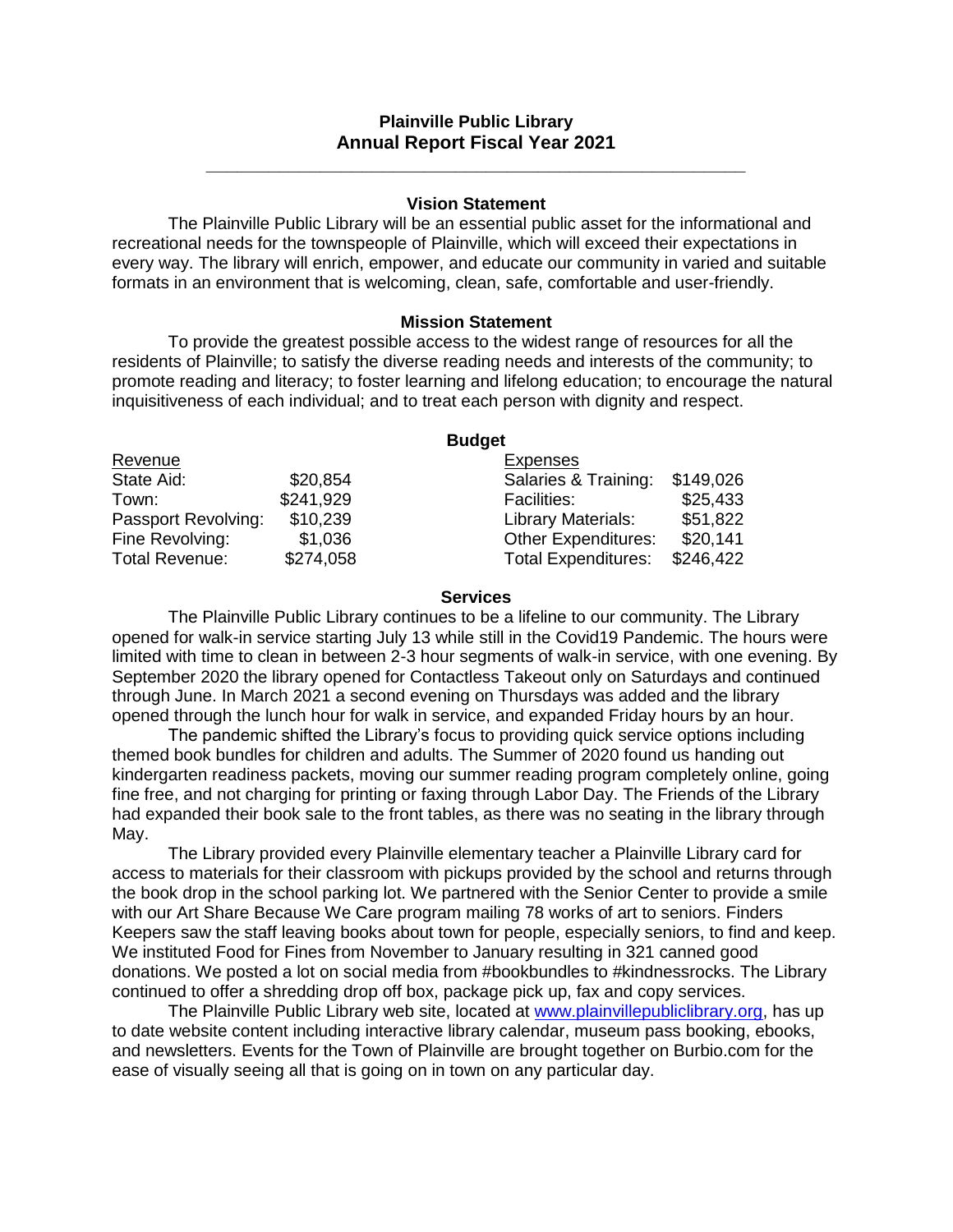Library Apps to Have

- SAILS Mobile
- Libby
- Overdrive
- Beanstack
- Access My Library

# @PlainvilleMALib

Follow us on

- Facebook
- Instagram
- **Twitter**
- Pinterest

The Plainville Public Library has three public use computers. Computer use was allowed but is limited to 30 minutes per day due to Covid restrictions but, an average of 5 people a week used our three public internet computers within the library to check email, apply for health care, search for jobs and more. Many more use the town fiber provided wifi with their own devices to complete their tasks. Wifi is available from the picnic table and benches outside the library.

Four staff members are trained Passport Agents who can accept U.S. Passport Applications on behalf of the Department of State, which brings in additional revenue to be used by the Library in a revolving account. Library staff processed 300 passport applications.

### **Collection**

As the pandemic wore on through the winter our circulation recovered to about 67% of pre-pandemic levels. But as vaccinations rose and masks came off our overall circulation for the year was down just 7% from last year. Aside from the local collection seen here, all library customers could borrow materials from any of the 45 SAILS network libraries as well as the Commonwealth Catalog for libraries across the state. There were over 31,000 items circulated to and from our library for customers via statewide delivery. The library features downloadable music, movies and books, available through our Overdrive collection, including our Partner libraries throughout the state. EBook usage continued to be just as important as print books during a pandemic, as it was 16% of our overall circulation.

| <b>CIRCULATION</b>   | <b>ADULT</b> | <b>JUVENILE</b> | YA    | Total  |
|----------------------|--------------|-----------------|-------|--------|
|                      |              |                 |       |        |
| <b>Books</b>         | 14,590       | 23,566          | 1,376 | 39,532 |
| Periodical           | 572          | 41              | 0     | 613    |
| Audio                | 1,511        | 965             | 55    | 2,531  |
| Video                | 5,730        | 4,598           | 67    | 10,395 |
| ebooks               | 5,796        | 1,367           | 395   | 7,558  |
| eaudio               | 2,995        | 272             | 276   | 3,543  |
| evideo               | 34           |                 |       | 34     |
| Electronic<br>Format | 189          | 3               |       | 192    |
| <b>MISC</b>          | 574          | 527             |       | 1,101  |
|                      |              |                 |       |        |
| <b>Total</b>         | 31,991       | 31,339          | 2,169 | 65.499 |

| <b>HOLDIINGS</b>     | <b>ADULT</b> | <b>JUVENILE</b> | YA    | Total   |
|----------------------|--------------|-----------------|-------|---------|
|                      |              |                 |       |         |
| <b>Books</b>         | 13,080       | 17,849          | 2,068 | 32,997  |
| Periodicals<br>(vol) | 66           | 9               | 0     | 75      |
| Audio                | 2,008        | 829             | 39    | 2,876   |
| Video                | 3,770        | 1,684           |       | 5.454   |
| ebooks               | 47,114       | 3,551           | 2870  | 53,535  |
| eaudio               | 8,059        | 427             | 469   | 8,955   |
| evideo               | 311          | 272             | 77    | 660     |
| Electronic<br>Format | 229          | 8               |       | 237     |
| <b>MISC</b>          | 22           | 168             |       | 190     |
|                      |              |                 |       |         |
| <b>Total</b>         | 74,659       | 24.797          | 5,523 | 104.979 |

BookFlix and Teachables were life savers in the time of remote schooling for parents and teachers. Throughout the pandemic the Library sought opportunities to bring more electronic content to our customers and did so with free access to Universal Class, CreativeBug, Tumblebooks, Tumblemath, Teen Book Cloud, Romance Book Cloud, Rosetta Stone, and Test Prep books. Our electronic resources were used over 4,200 times.

 $\overline{\phantom{a}}$ 

The Library encourages Plainville Residents to get a Boston Public Library eCard in order to have access to the greatest amount of online materials and research. Instructions can be found at [http://www.plainvillepubliclibrary.org/digital-resources.html.](http://www.plainvillepubliclibrary.org/digital-resources.html)